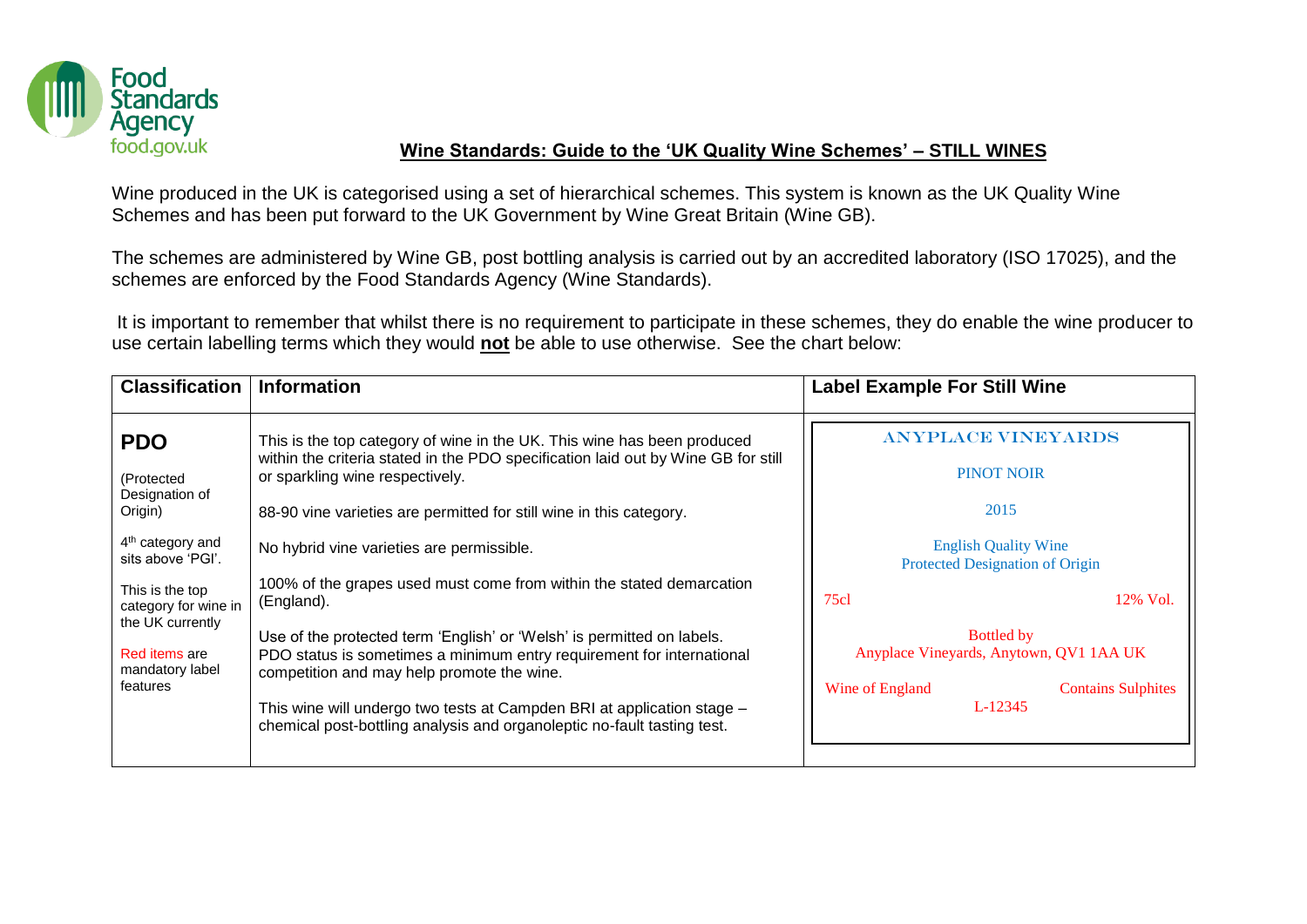

| <b>PGI</b><br>(Protected<br>Geographical                                                             | Often regarded as the most flexible category for quality wine in the UK. This wine has<br>been produced within the criteria stated in the PGI specification laid out by Wine GB<br>for still wine.<br>88-90 vine varieties may be used for still wine.                                                                                                                                                                                                                                                                    | <b>ANYPLACE VINEY ARDS</b><br><b>SEYVAL BLANC</b><br>2015<br><b>English Regional Wine</b><br><b>Protected Geographical Indication</b><br>75c1<br>$12\%$ Vol.<br>Bottled by: |                           |
|------------------------------------------------------------------------------------------------------|---------------------------------------------------------------------------------------------------------------------------------------------------------------------------------------------------------------------------------------------------------------------------------------------------------------------------------------------------------------------------------------------------------------------------------------------------------------------------------------------------------------------------|-----------------------------------------------------------------------------------------------------------------------------------------------------------------------------|---------------------------|
| Indication)<br>3rd category and<br>sits above<br>'varietal wine'<br>Red items are<br>mandatory label | Hybrid vine varieties are permitted i.e. Seyval Blanc<br>Use of the protected term 'English' is permitted on labels.<br>Should be labelled as 'English Regional Wine' or 'Welsh Regional Wine'<br>This wine will undergo two tests at Campden BRI at application stage - chemical post-<br>bottling analysis and organoleptic no-fault tasting test.                                                                                                                                                                      |                                                                                                                                                                             |                           |
| features                                                                                             | 85% of the grapes must come from the stated demarcation (England). Remaining<br>15% can come from Scotland, Wales or Northern Ireland. No EU grapes can be used.                                                                                                                                                                                                                                                                                                                                                          | Anyplace Vineyards, Anytown, QV1 1AA UK<br>Wine of England<br>L-12345                                                                                                       | <b>Contains Sulphites</b> |
| 'Varietal'<br>(Wine Scheme)<br>2 <sup>nd</sup> category and<br>sits above the<br>basic 'wine' level  | This category sits above basic uncertified wine. Successful application for this status<br>allows the wine producer to state the cultivar and vintage on their label i.e. 'Bacchus'<br>2015'. 85% of the grapes used in this wine must be the stated variety or 100% of the<br>stated varieties in order of prevalence. Equally 85% of the grapes must come from the<br>stated vintage.<br>Use of the protected term 'English' or 'Welsh' or 'English Regional' or 'Welsh Regional'<br>is <b>NOT</b> permitted on labels. | <b>ANYPLACE VINEYARDS</b><br><b>BACCHUS</b><br>2015<br>75c1                                                                                                                 | $12\%$ Vol.               |
| Red items are<br>mandatory label<br>features                                                         | There is no testing requirement for this status and can be labelled as 'varietal wine'.<br>An application for varietal status can be downloaded from the Wine GB website,<br>completed and submitted along with a £15 fee to cover administration costs.                                                                                                                                                                                                                                                                  | Bottled by:<br>Anyplace Vineyards, Anytown, QV1 1AA UK<br>Wine of England<br>$L-12345$                                                                                      | <b>Contains Sulphites</b> |